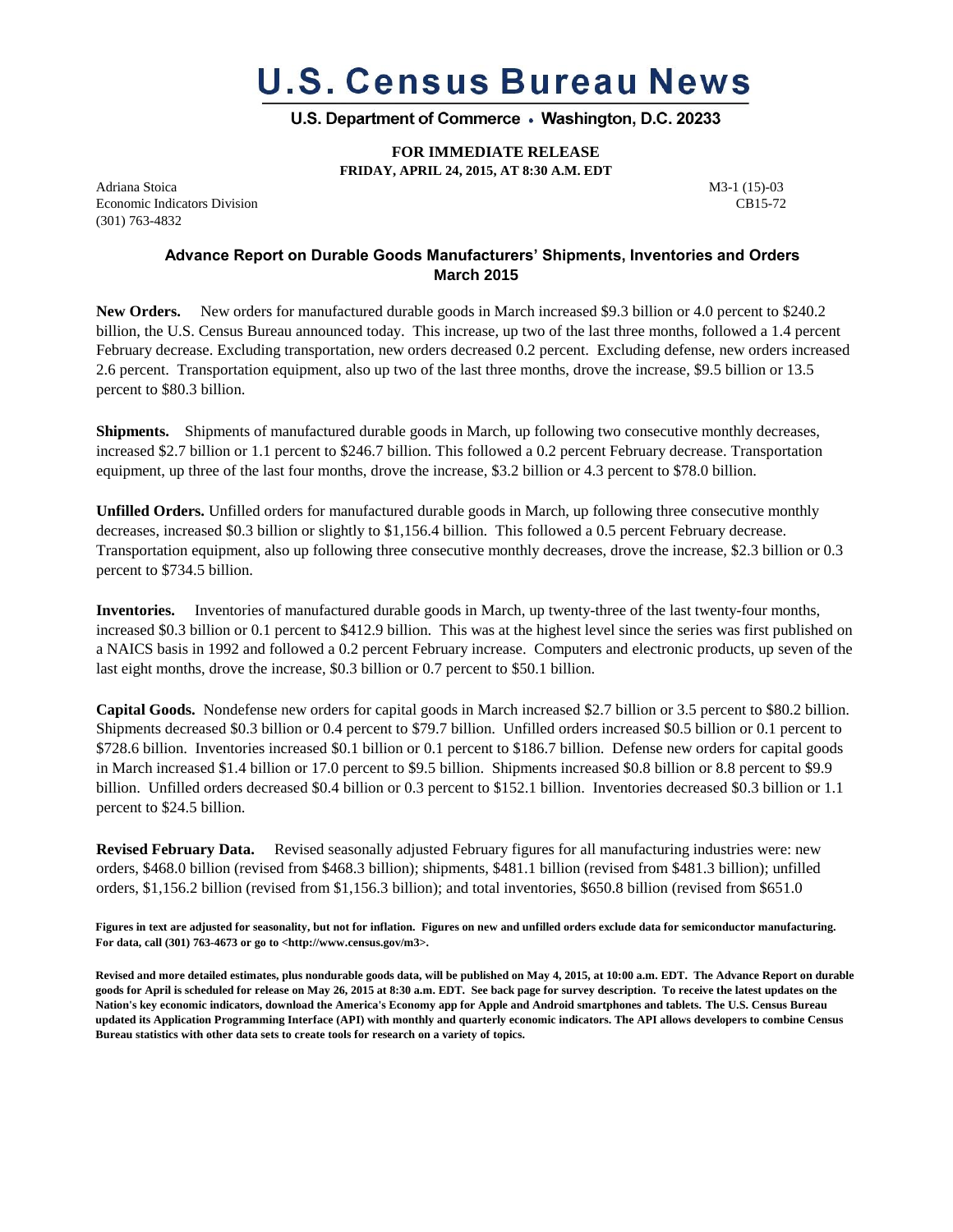#### **Table 1. Durable Goods Manufacturers' Shipments and New Orders <sup>1</sup>**

**[Estimates are shown in millions of dollars and are based on data from the Manufacturers' Shipments, Inventories, and Orders Survey.]**

|                                                                                 | <b>Seasonally Adjusted</b> |                    |                    |                          |                           |                    | <b>Not Seasonally Adjusted</b> |                    |                    |                         |                    |                     |
|---------------------------------------------------------------------------------|----------------------------|--------------------|--------------------|--------------------------|---------------------------|--------------------|--------------------------------|--------------------|--------------------|-------------------------|--------------------|---------------------|
|                                                                                 | Monthly                    |                    |                    | <b>Percent Change</b>    |                           |                    | <b>Monthly</b>                 |                    |                    | Year to Date<br>Percent |                    |                     |
| Item                                                                            | Mar<br>2015 <sup>2</sup>   | Feb<br>2015        | Jan<br>2015        | Feb-<br>Mar <sup>2</sup> | Jan -<br>Feb <sup>r</sup> | Dec-<br>Jan        | Mar<br>2015 <sup>2</sup>       | Feb<br>2015        | Mar<br>2014        | 2015                    | 2014               | Change<br>2015/2014 |
| <b>DURABLE GOODS</b>                                                            |                            |                    |                    |                          |                           |                    |                                |                    |                    |                         |                    |                     |
| Total:<br>Shipments<br>New Orders <sup>4</sup>                                  | 246,662<br>240,175         | 243,981<br>230,911 | 244,516<br>234,272 | 1.1<br>4.0               | $-0.2$<br>$-1.4$          | $-1.4$<br>1.9      | 265,120<br>259,711             | 225,497<br>217,568 | 253,707<br>255,745 | 707,695<br>686,604      | 683,263<br>685,922 | 3.6<br>0.1          |
| <b>Excluding transportation:</b><br>Shipments<br>New Orders <sup>4</sup>        | 168,666<br>159,917         | 169,216<br>160,174 | 170,077<br>162,227 | $-0.3$<br>$-0.2$         | $-0.5$<br>$-1.3$          | $-1.5$<br>$-0.9$   | 177,602<br>171,566             | 155,116<br>152,547 | 176,708<br>175,364 | 486,952<br>474,212      | 480,965<br>477,516 | 1.2<br>$-0.7$       |
| <b>Excluding defense:</b><br>Shipments<br>New Orders <sup>4</sup>               | 234,523<br>228,119         | 232,677<br>222,394 | 233,306<br>224,652 | 0.8<br>2.6               | $-0.3$<br>$-1.0$          | $-0.8$<br>2.2      | 251,283<br>245,241             | 214,956<br>209,406 | 240,161<br>241,431 | 674,281<br>656,236      | 649,023<br>654,239 | 3.9<br>0.3          |
| Manufacturing with unfilled orders:<br>Shipments                                | 173,327                    | 172,395            | 173,189            | 0.5                      | $-0.5$                    | $-1.1$             | 188,041                        | 159,845            | 179,785            | 500,544                 | 479,603            | 4.4                 |
| New Orders<br><b>Primary metals:</b><br>Shipments                               | 173,585<br>25,978          | 166,335<br>26,049  | 169,887<br>26,577  | 4.4<br>$-0.3$            | $-2.1$<br>$-2.0$          | 3.4<br>$-2.7$      | 188,286<br>27,185              | 157,575<br>24,934  | 188,603<br>27,312  | 498,656<br>78,115       | 504,313<br>78,280  | $-1.1$<br>$-0.2$    |
| New Orders                                                                      | 25,778                     | 25,830             | 25,895             | $-0.2$                   | $-0.3$                    | $-1.5$             | 27,110                         | 25,167             | 28,054             | 78,597                  | 80,964             | $-2.9$              |
| <b>Fabricated metal products:</b><br>Shipments<br>New Orders                    | 30,063<br>29,213           | 30,238<br>29,341   | 30,518<br>30,173   | $-0.6$<br>$-0.4$         | $-0.9$<br>$-2.8$          | $-1.6$<br>$-2.3$   | 30,875<br>31,591               | 28,084<br>29,125   | 30,154<br>31,501   | 87,067<br>89,359        | 84,532<br>87,594   | 3.0<br>2.0          |
| Machinery:<br>Shipments<br>New Orders                                           | 34,763<br>33,410           | 35,332<br>33,919   | 35,242<br>34,771   | $-1.6$<br>$-1.5$         | 0.3<br>$-2.5$             | $-2.6$<br>$-0.2$   | 38,040<br>36,097               | 32,824<br>32,659   | 40,115<br>41,117   | 101,297<br>100,816      | 103,589<br>111,116 | $-2.2$<br>$-9.3$    |
| Computers and electronic products <sup>4</sup> :<br>Shipments<br>New Orders     | 29,020<br>22,544           | 28,564<br>21,882   | 28,340<br>22,140   | 1.6<br>3.0               | 0.8<br>$-1.2$             | $-1.2$<br>0.8      | 31,335<br>26,164               | 24,658<br>20,231   | 30,974<br>25,932   | 81,627<br>65,078        | 82,395<br>63,728   | $-0.9$<br>2.1       |
| Computers and related products:<br>Shipments<br>New Orders                      | 2,197<br>2,249             | 1,986<br>2,027     | 1,965<br>2,008     | 10.6<br>11.0             | 1.1<br>0.9                | 3.4<br>7.6         | 2,918<br>2,970                 | 1,338<br>1,379     | 2,977<br>3,001     | 5,628<br>5,764          | 6,185<br>6,018     | $-9.0$<br>$-4.2$    |
| <b>Communications equipment:</b>                                                |                            |                    |                    |                          |                           |                    |                                |                    |                    |                         |                    |                     |
| Shipments<br>New Orders                                                         | 3,791<br>3,911             | 3,738<br>4,130     | 3,686<br>4,111     | 1.4<br>$-5.3$            | 1.4<br>0.5                | $-0.8$<br>0.0      | 4,434<br>4,642                 | 3,226<br>4,119     | 4,373<br>5,282     | 10,684<br>12,204        | 10,870<br>13,107   | $-1.7$<br>$-6.9$    |
| Electrical equipment, appliances,<br>and components:<br>Shipments<br>New Orders | 10,331<br>10,425           | 10,463<br>10,539   | 10,507<br>10,244   | $-1.3$<br>$-1.1$         | $-0.4$<br>2.9             | $-1.8$<br>$-5.4$   | 10,963<br>11,015               | 9,592<br>9,963     | 11,029<br>11,268   | 29,899<br>30,617        | 29,532<br>30,990   | 1.2<br>$-1.2$       |
| <b>Transportation equipment:</b><br>Shipments<br>New Orders                     | 77,996<br>80,258           | 74,765<br>70,737   | 74,439<br>72,045   | 4.3<br>13.5              | 0.4<br>$-1.8$             | $-1.1$<br>8.9      | 87,518<br>88,145               | 70,381<br>65,021   | 76,999<br>80,381   | 220,743<br>212,392      | 202,298<br>208,406 | 9.1<br>1.9          |
| Motor vehicles and parts:<br>Shipments<br>New Orders                            | 51,016<br>50,965           | 48,382<br>48,332   | 48,006<br>48,251   | 5.4<br>5.4               | 0.8<br>0.2                | $-2.8$<br>$-2.4$   | 55,860<br>55,537               | 47,015<br>47,323   | 49,212<br>49,139   | 145,927<br>146,360      | 135,549<br>136,001 | 7.7<br>7.6          |
| Nondefense aircraft and parts:<br>Shipments<br>New Orders                       | 14,195<br>16,297           | 14,160<br>12,479   | 14,304<br>12,764   | 0.2<br>30.6              | $-1.0$<br>$-2.2$          | 10.4<br>122.3      | 16,844<br>17,467               | 12,133<br>8,732    | 14,101<br>16,880   | 39,290<br>33,237        | 33,003<br>40,184   | 19.0<br>$-17.3$     |
| Defense aircraft and parts:<br>Shipments<br>New Orders                          | 4,506<br>5,080             | 4,241<br>2,387     | 3,994<br>3,448     | 6.2<br>112.8             | 6.2<br>$-30.8$            | $-14.5$<br>$-11.6$ | 5,365<br>5,579                 | 3,708<br>1,550     | 5,650<br>4,774     | 12,150<br>10,216        | 13,170<br>12,188   | $-7.7$<br>$-16.2$   |
| All other durable goods:<br>Shipments<br>New Orders                             | 38,511<br>38,547           | 38,570<br>38,663   | 38,893<br>39,004   | $-0.2$<br>$-0.3$         | $-0.8$<br>$-0.9$          | 0.4<br>0.4         | 39,204<br>39,589               | 35,024<br>35,402   | 37,124<br>37,492   | 108,947<br>109,745      | 102,637<br>103,124 | 6.1<br>6.4          |
| Capital goods <sup>3</sup> :<br>Shipments<br>New Orders                         | 89,643<br>89,673           | 89,151<br>85,588   | 89,146<br>86,723   | 0.6<br>4.8               | 0.0<br>$-1.3$             | $-0.9$<br>7.1      | 100,204<br>100,230             | 81,330<br>80,191   | 96,587<br>102,659  | 256,210<br>252,493      | 246,471<br>258,355 | 4.0<br>$-2.3$       |
| Nondefense capital goods:<br>Shipments                                          | 79,740                     | 80,050             | 80,098             | $-0.4$                   | $-0.1$                    | 0.8                | 88,892                         | 72,658             | 85,825             | 228,911                 | 218,621            | 4.7                 |
| New Orders<br><b>Excluding aircraft:</b>                                        | 80,213                     | 77,504             | 79,214             | 3.5                      | $-2.2$                    | 8.5                | 88,198                         | 71,593             | 90,839             | 226,327                 | 232,453            | $-2.6$              |
| Shipments<br>New Orders                                                         | 69,611<br>68,189           | 69,889<br>68,537   | 69,789<br>70,062   | $-0.4$<br>$-0.5$         | 0.1<br>$-2.2$             | $-0.6$<br>$-0.3$   | 76,903<br>75,772               | 64,195<br>66,090   | 75,814<br>79,385   | 201,874<br>205,517      | 196,493<br>209,319 | 2.7<br>$-1.8$       |
| Defense capital goods:<br>Shipments                                             | 9,903                      | 9,101              | 9,048              | 8.8                      | 0.6                       | $-13.6$            | 11,312                         | 8,672              | 10,762             | 27,299                  | 27,850             | $-2.0$              |
| New Orders                                                                      | 9,460                      | 8,084              | 7,509              | 17.0                     | 7.7                       | $-6.3$             | 12,032                         | 8,598              | 11,820             | 26,166                  | 25,902             | 1.0                 |

**r Revised data due to late receipts and concurrent seasonal adjustment.**

<sup>1</sup> Estimates of shioments and new orders are for the duration of the period. while estimates of unfilled orders and total inventories are for the end of the period. Not seasonally adiusted estimates of<br>shioments and new o

<sup>2</sup> Based on advance sample. Estimates of manufacturers' shipments. inventories. and orders are subiect to survev error and revision. One maior component of survev error is nonsampling error. which<br>includes errors of cover

<sup>3</sup> The Capital Goods Industries include Nondefense : small arms and ordnance; farm machinery and requirempty mannity compared in mannimation machinery, mannimation in a field machinery; inderial handling equipment; all ma medical equipment and supplies.<br>Defense Capital Goods include : small arms and ordnance, communications equipment, aircraft; missiles, space vehicles, and parts, ships and boats, and search and navigation equipment.

<sup>4</sup> Estimates of shipments for the semiconductor industry are no longer shown separately. Estimates and percent changes of shipments and inventories for the semiconductor industry are included<br>in computers and electronic p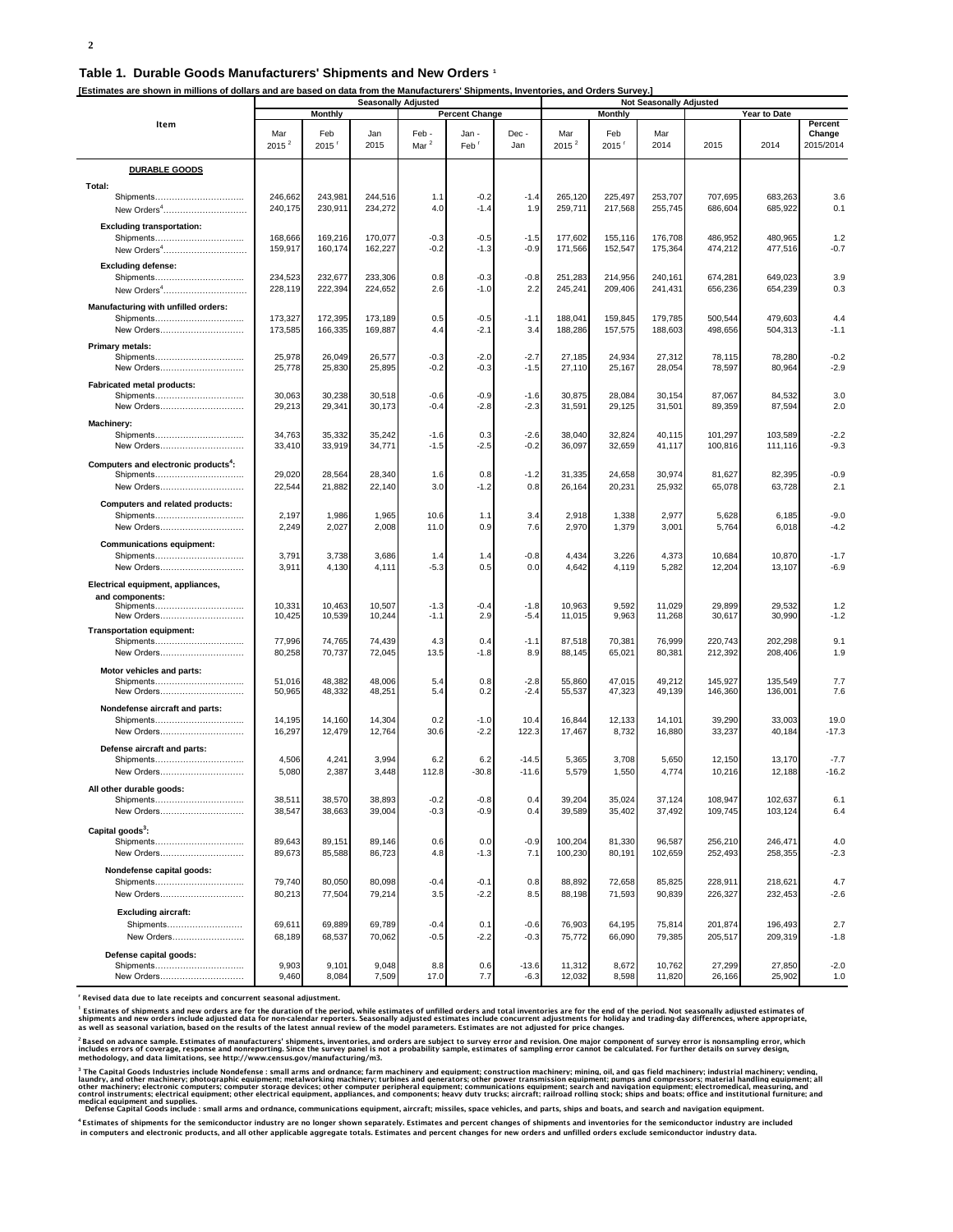### **Table 2. Durable Goods Manufacturers' Unfilled Orders and Total Inventories <sup>1</sup>**

| [Estimates are shown in millions of dollars and are based on data from the Manufacturers' Shipments, Inventories, and Orders Survey.] |  |  |
|---------------------------------------------------------------------------------------------------------------------------------------|--|--|
|                                                                                                                                       |  |  |

|                                                                                              |                      |                      | <b>Seasonally Adjusted</b> | <b>Not Seasonally Adjusted</b> |                           |                  |                      |                      |                      |                         |
|----------------------------------------------------------------------------------------------|----------------------|----------------------|----------------------------|--------------------------------|---------------------------|------------------|----------------------|----------------------|----------------------|-------------------------|
|                                                                                              | <b>Monthly</b>       |                      |                            |                                | <b>Percent Change</b>     |                  | Monthly              |                      |                      | Percent                 |
| Item                                                                                         | Mar<br>$2015^2$      | Feb<br>2015'         | Jan<br>2015                | Feb -<br>Mar $^2$              | Jan -<br>Feb <sup>'</sup> | Dec -<br>Jan     | Mar<br>$2015^2$      | Feb<br>2015'         | Mar<br>2014          | Change<br>2015/<br>2014 |
| <b>DURABLE GOODS</b>                                                                         |                      |                      |                            |                                |                           |                  |                      |                      |                      |                         |
| Total:<br>Unfilled Orders <sup>4</sup><br>Total Inventories                                  | 1,156,447<br>412,905 | 1,156,189<br>412,639 | 1,162,249<br>411,790       | 0.0<br>0.1                     | $-0.5$<br>0.2             | $-0.3$<br>0.3    | 1,165,955<br>411,057 | 1,165,710<br>415,806 | 1,084,988<br>391,674 | 7.5<br>4.9              |
| <b>Excluding transportation:</b>                                                             |                      |                      |                            |                                |                           |                  |                      |                      |                      |                         |
| Unfilled Orders <sup>4</sup><br>Total Inventories                                            | 421,946<br>277,824   | 423,950<br>277,423   | 425,982<br>277,589         | -0.5<br>0.1                    | $-0.5$<br>$-0.1$          | $-0.2$<br>0.2    | 425,939<br>276,613   | 426,321<br>279,746   | 412,439<br>266,275   | 3.3<br>3.9              |
| <b>Excluding defense:</b><br>Unfilled Orders <sup>4</sup><br>Total Inventories               | 974,272<br>383,022   | 973.931<br>382,432   | 977,204<br>382,183         | 0.0<br>0.2                     | $-0.3$<br>0.1             | $-0.2$<br>0.3    | 982.727<br>380,997   | 983,115<br>385,394   | 896,641<br>362,349   | 9.6<br>5.1              |
| Manufacturing with unfilled orders:<br>Unfilled Orders<br>Total Inventories                  | 1,156,447<br>338,661 | 1,156,189<br>339,125 | 1,162,249<br>338,265       | 0.0<br>$-0.1$                  | $-0.5$<br>0.3             | $-0.3$<br>0.3    | 1,165,955<br>336,528 | 1,165,710<br>341,115 | 1,084,988<br>320,479 | 7.5<br>5.0              |
| Primary metals:<br>Unfilled Orders<br>Total Inventories                                      | 38,217<br>37,567     | 38,417<br>38,220     | 38,636<br>38,943           | $-0.5$<br>$-1.7$               | $-0.6$<br>$-1.9$          | $-1.7$<br>0.8    | 39,356<br>37,499     | 39,431<br>38,681     | 38,737<br>35,714     | 1.6<br>5.0              |
| <b>Fabricated metal products:</b><br>Unfilled Orders<br>Total Inventories                    | 85,708<br>51,199     | 86,558<br>51,109     | 87,455<br>51,138           | $-1.0$<br>0.2                  | $-1.0$<br>$-0.1$          | $-0.4$<br>0.7    | 87,143<br>51,243     | 86,427<br>51,320     | 86,859<br>48,880     | 0.3<br>4.8              |
| Machinery:<br>Unfilled Orders<br>Total Inventories                                           | 114,899<br>67,560    | 116,252<br>67,412    | 117,665<br>67,335          | $-1.2$<br>0.2                  | $-1.2$<br>0.1             | $-0.4$<br>$-0.4$ | 115,363<br>67,148    | 117,306<br>68,004    | 115,274<br>65,636    | 0.1<br>2.3              |
| Computers and electronic products <sup>4</sup> :<br>Unfilled Orders<br>Total Inventories     | 148,824<br>50,111    | 148,555<br>49,783    | 148,227<br>49,417          | 0.2<br>0.7                     | 0.2<br>0.7                | 0.5<br>0.4       | 149,397<br>49,259    | 148,914<br>50,145    | 140,355<br>47,033    | 6.4<br>4.7              |
| <b>Computers and related products:</b><br>Unfilled Orders<br>Total Inventories               | 4,330<br>4,581       | 4,278<br>4,705       | 4,237<br>4,768             | 1.2<br>$-2.6$                  | 1.0<br>$-1.3$             | 1.0<br>0.6       | 4,330<br>4,229       | 4,278<br>4,797       | 3,222<br>4,397       | 34.4<br>$-3.8$          |
| <b>Communications equipment:</b><br>Unfilled Orders<br>Total Inventories                     | 40,484<br>7,348      | 40,364<br>7,284      | 39,972<br>7,268            | 0.3<br>0.9                     | 1.0<br>0.2                | 1.1<br>0.4       | 40,789<br>7,281      | 40,581<br>7,415      | 37,764<br>7,723      | 8.0<br>-5.7             |
| Electrical equipment, appliances,<br>and components:<br>Unfilled Orders<br>Total Inventories | 25,831<br>16,785     | 25,737<br>16,706     | 25,661<br>16,668           | 0.4<br>0.5                     | 0.3<br>0.2                | $-1.0$<br>0.2    | 26,120<br>16,726     | 26,068<br>16,859     | 23,748<br>16,527     | 10.0<br>1.2             |
| <b>Transportation equipment:</b><br>Unfilled Orders<br>Total Inventories                     | 734,501<br>135,081   | 732,239<br>135,216   | 736,267<br>134,201         | 0.3<br>$-0.1$                  | $-0.5$<br>0.8             | $-0.3$<br>0.4    | 740,016<br>134,444   | 739,389<br>136,060   | 672,549<br>125,399   | 10.0<br>7.2             |
| Motor vehicles and parts:<br>Unfilled Orders<br>Total Inventories                            | 17,952<br>29,138     | 18,003<br>28,597     | 18,053<br>28,042           | $-0.3$<br>1.9                  | $-0.3$<br>2.0             | 1.4<br>1.4       | 18,469<br>29,092     | 18,792<br>29,086     | 16,968<br>26,012     | 8.8<br>11.8             |
| Nondefense Aircraft and parts:<br>Unfilled Orders<br>Total Inventories                       | 567,303<br>75,720    | 565,201<br>75,742    | 566,882<br>76,000          | 0.4<br>0.0                     | $-0.3$<br>$-0.3$          | $-0.3$<br>0.1    | 571,765<br>75,061    | 571.142<br>75,926    | 502,889<br>69,811    | 13.7<br>7.5             |
| Defense Aircraft and parts:<br>Unfilled Orders<br>Total Inventories                          | 60,888<br>14,265     | 60,314<br>14,618     | 62,168<br>14,528           | 1.0<br>$-2.4$                  | $-3.0$<br>0.6             | -0.9<br>2.7      | 61,386<br>14,265     | 61,172<br>14,667     | 63,529<br>14,145     | -3.4<br>0.8             |
| All other durable goods:<br>Unfilled Orders<br>Total Inventories                             | 8,467<br>54,602      | 8,431<br>54,193      | 8,338<br>54,088            | 0.4<br>0.8                     | 1.1<br>0.2                | 1.3<br>0.0       | 8,560<br>54,738      | 8,175<br>54,737      | 7,466<br>52,485      | 14.7<br>4.3             |
| Capital goods <sup>3</sup> :<br>Unfilled Orders<br>Total Inventories                         | 880,680<br>211,238   | 880,650<br>211,384   | 884,213<br>210,630         | 0.0<br>$-0.1$                  | $-0.4$<br>0.4             | $-0.3$<br>$-0.1$ | 887,205<br>209,349   | 887,179<br>212,380   | 816,329<br>200,858   | 8.7<br>4.2              |
| Nondefense capital goods:<br>Unfilled Orders<br>Total Inventories                            | 728,588<br>186,693   | 728,115<br>186,567   | 730.661<br>186,486         | 0.1<br>0.1                     | $-0.3$<br>0.0             | $-0.1$<br>$-0.1$ | 734,056<br>184,627   | 734,750<br>187,407   | 657,703<br>176,775   | 11.6<br>4.4             |
| <b>Excluding aircraft:</b><br>Unfilled Orders<br>Total Inventories                           | 251,275<br>122,961   | 252,697<br>122,715   | 254,049<br>122,386         | $-0.6$<br>0.2                  | $-0.5$<br>0.3             | 0.1<br>$-0.3$    | 252,886<br>121,458   | 254,017<br>123,509   | 241,471<br>119,081   | 4.7<br>2.0              |
| Defense capital goods:<br>Unfilled Orders<br>Total Inventories                               | 152,092<br>24,545    | 152,535<br>24,817    | 153,552<br>24,144          | $-0.3$<br>$-1.1$               | $-0.7$<br>2.8             | $-1.0$<br>0.4    | 153,149<br>24,722    | 152,429<br>24,973    | 158,626<br>24,083    | $-3.5$<br>2.7           |

**See footnotes at end of Table 1**